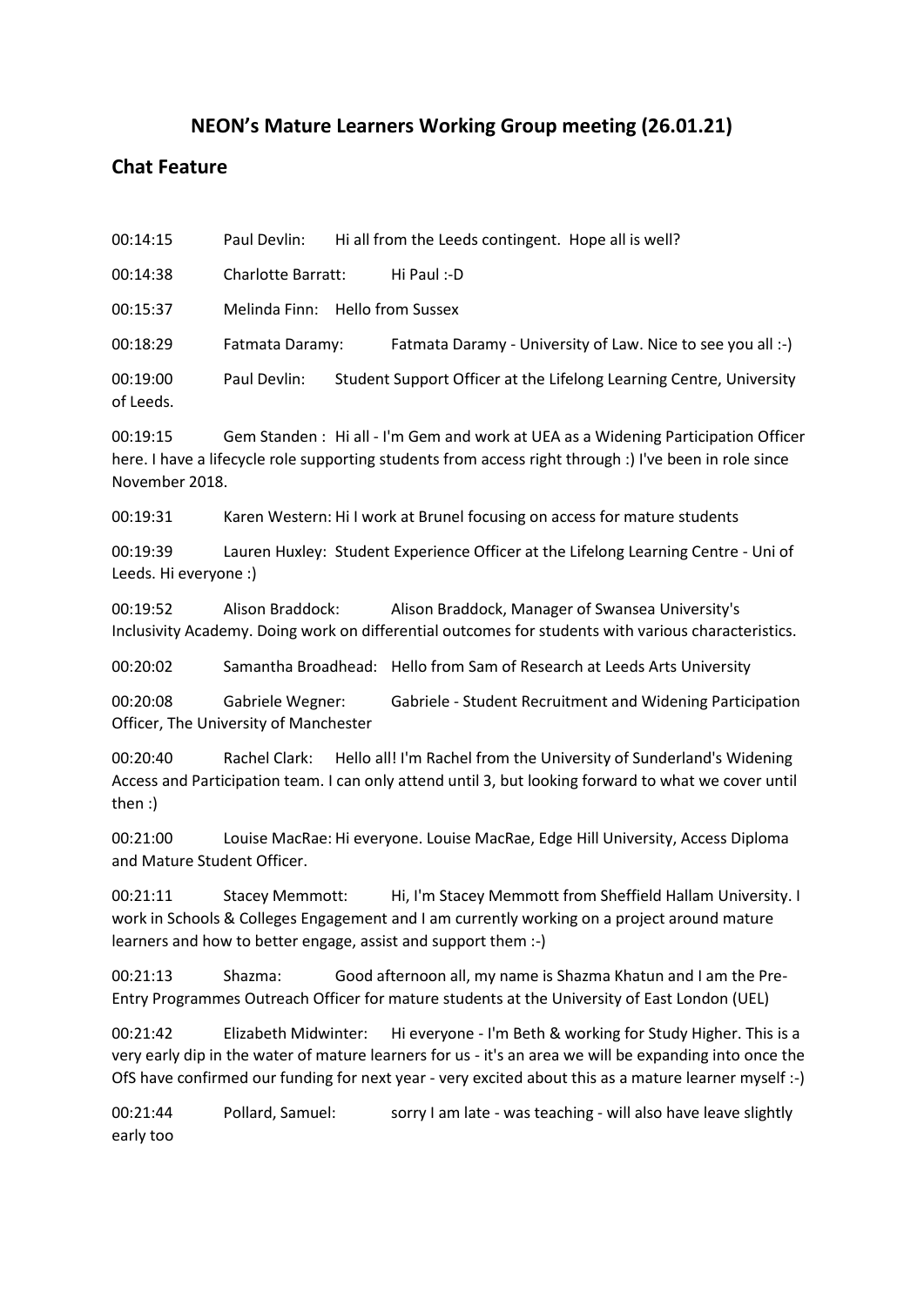00:21:46 Sanah ULaw: Good afternoon everyone! I am Sanah Kabir, and I work with Student Recruitment at the University of Law (London campus)

00:22:07 lizzi cyrus: Hello, I am Lizzi from CU Scarborough, part of Coventry University Group. I am the WP Officer, working mainly with Mature learners.

00:22:43 Melinda Finn: Hi everyone, I work as a Retention and Progression Manager at the University of Sussex. I work on success and progress for under-represented groups, which includes mature students.

00:23:00 Martin Thompson: Hi I'm Martin and I'm an admissions tutor at one of the mature colleges at the University of Cambridge

00:24:09 Lucy Bryan: Hi all! I work as a student recruitment and outreach officer at London South Bank University and I am a mature student champion

00:24:45 KL: Hi everyone, I'm Kirsty Lunn and I'm the Outreach & Recruitment Manager at the University of Bradford

00:25:26 Dulcie P: Hi, I'm Dulcie, I'm from the University of Southampton and am part of the Student Inclusion Team, providing support for our mature learners and other underrepresented student groups

00:27:07 Kelly Self - Hepp: Hi, I am Kelly Self, Project Co-ordinator from Higher Education Progression Partnership (Hepp). We are an organisation jointly funded by Sheffield Hallam University and The University of Sheffield. My role supports Disabled learners, Young Carers, Care Experienced, Parents/Carers and Mature Students.

00:28:45 Caroline Finnon: Hello everyone, I am Caroline and I am the Schools, Colleges and Partnerships Officer at the University of Sunderland. I work primarily with Mature Students

01:13:46 Gem Standen : Alterline have recently completed a study on mature student recruitment

01:14:07 Samantha Broadhead: Look at the Journal of Widening Participation and Lifelong learning for work on mature students

01:15:27 Liz Grant: Thank you! 01:22:41 Gem Standen : Probably relating the skills paper and the labour market gaps etc

01:22:43 Fatmata Daramy: and Uni Connect is looking to focus on Mature students too

01:24:53 Gem Standen : I think the discussion has covered it

01:25:15 Maria-Anna: Thank you Natalie!

01:26:22 Fatmata Daramy: Hiii Charlotte!

01:27:08 Richard Seymour: Interesting paper breaking down types of mature learners and their unique concerns and needs: Osborne, M., Marks, A., & Turner, E. (2004). Becoming a mature student: How adult appplicants weigh the advantages and disadvantages of higher education. Higher Education, 48(3), 291-315.

01:32:03 Gem Standen : <https://everwondered.uea.ac.uk/resources/mature-student/all>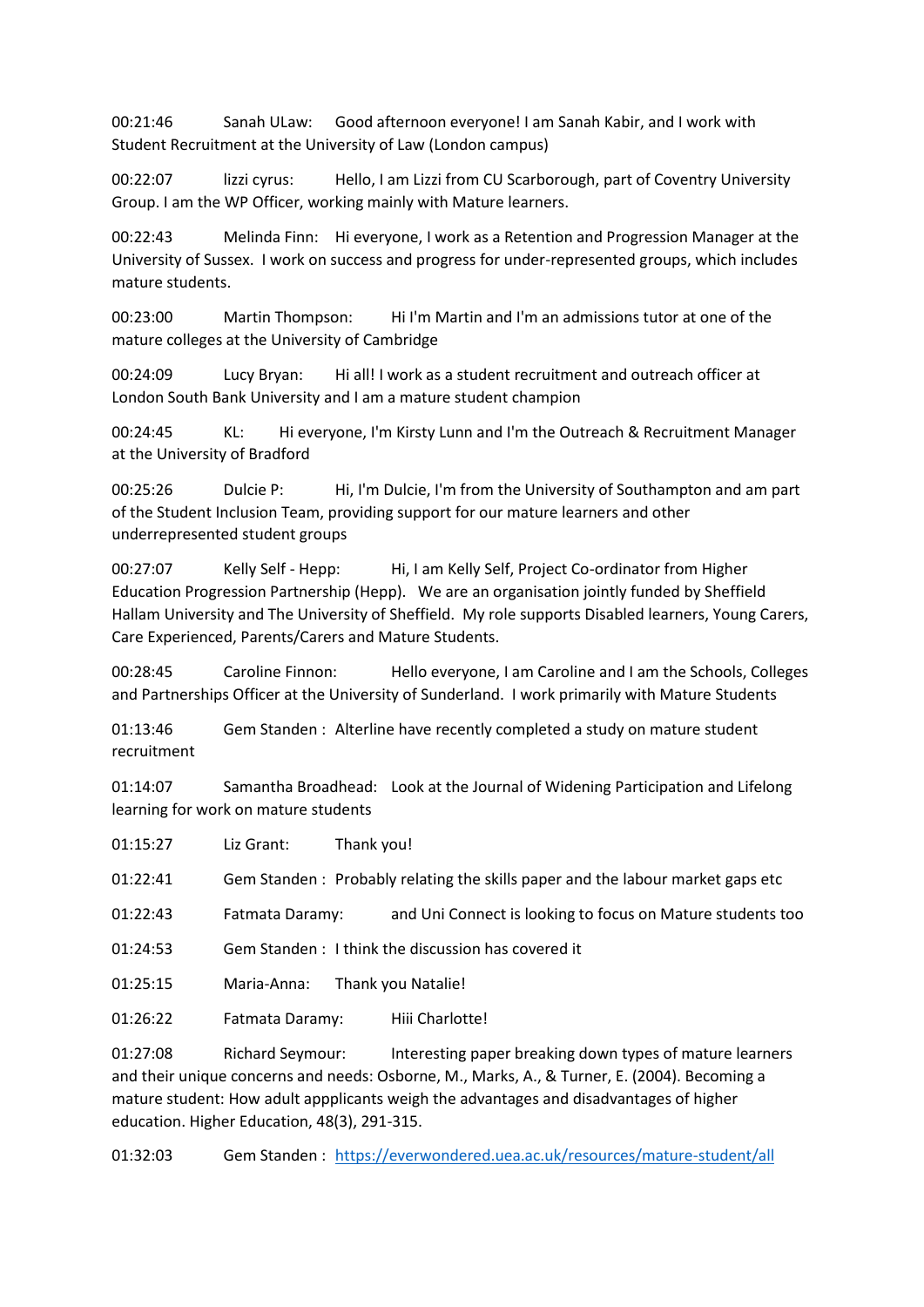01:33:03 Gem Standen : What about their sense of belonging alongside the support?

01:35:05 Gem Standen : Found an article from 2009 that reflects this called 'Student parents, hardship & debt - a qualitative study'

01:35:37 Fatmata Daramy: Universities that have implemented lecturers at a range of different times have had some positive feedback

01:35:43 Fatmata Daramy: lectures\*

01:38:06 Pollard, Samuel: I am going to have to go - teaching. Will dig out the basis of our report and if anyone wanted to chat more outside of meeting s.r.pollard@exeter.ac.uk

01:40:52 Gem Standen : <https://studentfinance.campaign.gov.uk/> - I like this website but if I'm being fussy, I would love to see some representation of older learners :)

01:41:45 Martin Thompson: Thanks everyone, have to leave now

01:42:53 Lauren Huxley: Nice to meet everyone!

01:42:57 Ged Mulhaney: Thank you Charlotte, Natalie and Sam.

01:43:05 Renata:It was a great meeting.

01:43:11 Sanah ULaw: Thanks everyone!

01:43:18 Maria-Anna: [https://www.educationopportunities.co.uk/neon-working-group](https://www.educationopportunities.co.uk/neon-working-group-teams/)[teams/](https://www.educationopportunities.co.uk/neon-working-group-teams/)

01:43:19 Kelly Self - Hepp: Thank you, this has been great. The benefit of on-line is lots more people are able to attend. Thanks Natalie for your presentation.

01:43:26 Elizabeth Midwinter: I'd just like to say thanks to everyone for this meeting - it's been really useful as a newbie

01:43:37 Charlotte Barratt: <https://www.linkedin.com/groups/8921312/>

01:43:46 Melinda Finn: It's been an interesting meeting, thank you.

01:44:18 Simon: Thanks everyone! Sorry, have to go ...

01:44:44 Caroline Finnon: thank you everyone - it has been interesting

01:44:47 Caroline Handy:Thank you everyone. It has been a really interesting and useful meeting

01:45:19 Shazma: I have to leave now, but this was my first meeting and it was very informative so thank you very much! :-)

01:45:26 Jen Addicott - YSJ: Thank you everyone, this has really helped to spark some ideas

01:45:34 KL: Very informative - thanks

01:45:37 Anne K -: Thanks everyone - as a newbie UniConnect thanks for the discussion. Catch up again!

01:45:39 Lucy Bryan: Thanks all!